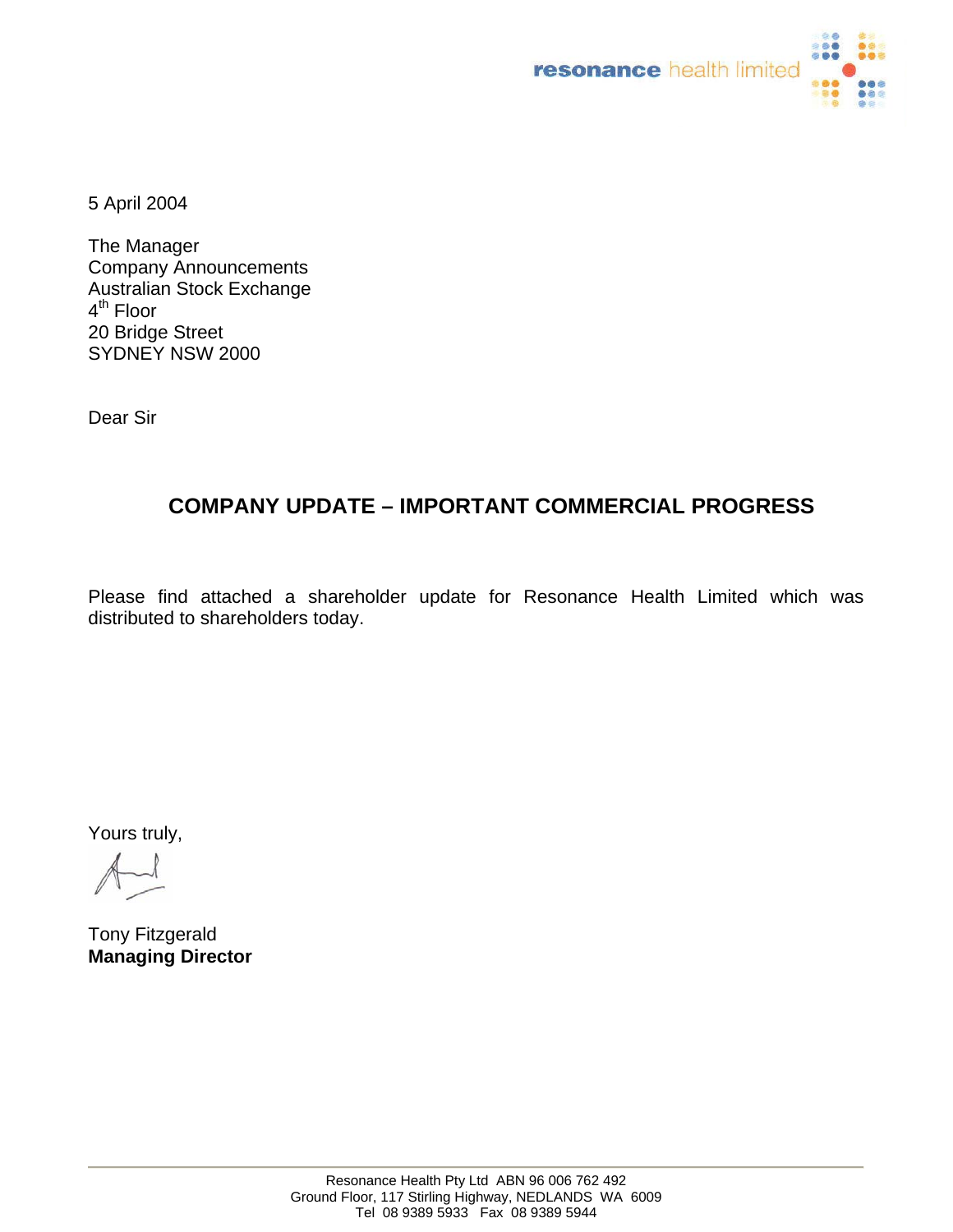

5 April 2004

**Dear Shareholder**,

# **Important Commercial Progress**

I am very pleased to report on significant progress that has been achieved in the past several weeks towards the commercialisation of the FerriScan technology.

FerriScan is a novel non invasive liver diagnosis technology owned by Resonance's subsidiary company Inner Vision Biometrics Pty Ltd ("IVB"). It is designed to replace liver needle biopsies for the measurement of iron overload in the liver and with potentially broader applications in other areas of liver disease such as fibrosis caused by hepatitis.

# **UK Commercial Collaboration**

Resonance has recently announced the establishment of a commercial collaboration between Inner Vision Biometrics Pty Ltd and MedTel UK Ltd concerning the planned launch of the FerriScan service in the United Kingdom. A copy of our recent stock exchange announcement concerning the MedTel transaction is enclosed for your information. We were delighted at the progress achieved with the MedTel group which will provide a springboard for the entry of the FerriScan service into the potentially lucrative UK market in the second half of the year once regulatory approval has been obtained for the test.

#### **On Track for TGA Filing in Australia**

I am pleased to confirm that IVB is on track for the lodgment of its submission to the Australian Therapeutic Goods Administration (TGA) for approval to market FerriScan. The submission will be lodged by 7 April and is the culmination of nearly five months of intensive work. Due to the recent signing by Australia of a reciprocal agreement with European regulatory authorities, once Australian approval is granted by the TGA for FerriScan, we can immediately apply to obtain European approval, including the ability to launch FerriScan in the UK market. With these factors in mind, we are targeting first commercial sales of the FerriScan test both in Australia and in the UK in the second half of 2004. The material assembled for the TGA submission in Australia will also from the basis for a US FDA regulatory approval application for FerriScan planned for the second half of 2004.